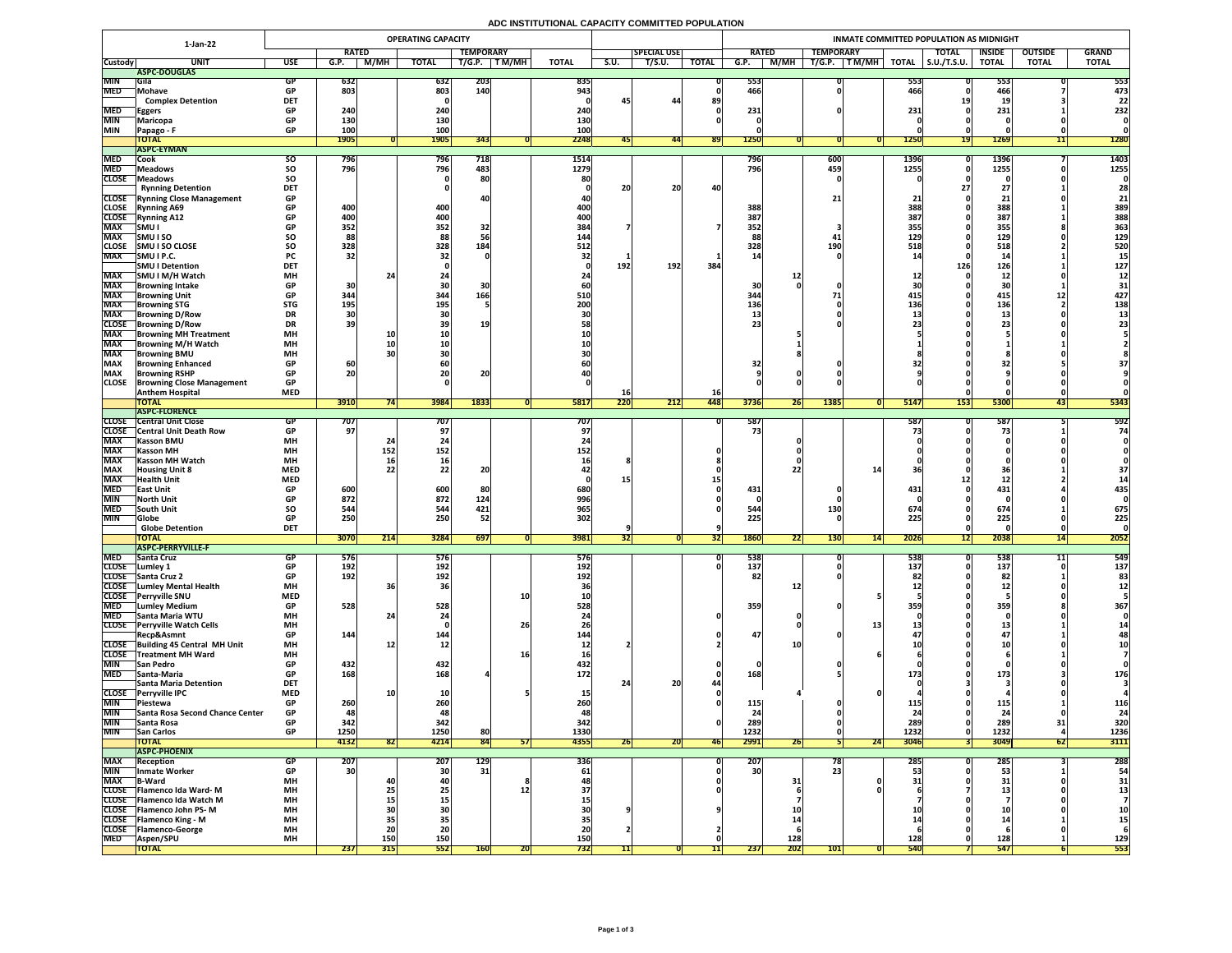# **ADC INSTITUTIONAL CAPACITY COMMITTED POPULATION**

|                          | <b>OPERATING CAPACITY</b><br>1-Jan-22                       |                         |              |               |                                |                  |            |                    |                 |                    |              | INMATE COMMITTED POPULATION AS MIDNIGHT |                  |                     |                         |                          |                |              |  |  |  |  |
|--------------------------|-------------------------------------------------------------|-------------------------|--------------|---------------|--------------------------------|------------------|------------|--------------------|-----------------|--------------------|--------------|-----------------------------------------|------------------|---------------------|-------------------------|--------------------------|----------------|--------------|--|--|--|--|
|                          |                                                             |                         | <b>RATED</b> |               |                                | <b>TEMPORARY</b> |            |                    |                 | <b>SPECIAL USE</b> |              | <b>RATED</b>                            | <b>TEMPORARY</b> |                     | <b>TOTAL</b>            | <b>INSIDE</b>            | <b>OUTSIDE</b> | <b>GRAND</b> |  |  |  |  |
| <b>Custody</b>           | <b>UNIT</b>                                                 | <b>USE</b>              | G.P.         | M/MH          | <b>TOTAL</b>                   | T/G.P.           | T M/MH     | <b>TOTAL</b>       | S.U.            | T/S.U.             | <b>TOTAL</b> | M/MH<br>G.P.                            | T/G.P.<br>TM/MH  | <b>TOTAL</b>        | $\vert$ S.U./T.S.U.     | <b>TOTAL</b>             | <b>TOTAL</b>   | <b>TOTAL</b> |  |  |  |  |
| <b>CLOSE Morey</b>       | <b>ASPC-LEWIS</b>                                           | GP/PC                   | <b>800</b>   |               | 800                            |                  |            | <b>800</b>         |                 |                    |              | 459                                     |                  |                     |                         |                          |                | 460          |  |  |  |  |
|                          | <b>Morey Detention</b>                                      | <b>DET</b>              |              |               |                                |                  |            |                    | TP<br>80        |                    | 16<br>80     |                                         |                  |                     | 459                     | 459                      |                |              |  |  |  |  |
| <b>CLOSE</b> Rast        |                                                             | <b>PC</b>               | 404          |               | 404                            |                  |            | 404                |                 |                    |              | 374                                     |                  |                     | 374                     | 374                      |                | 379          |  |  |  |  |
| CLOSE Rast II            |                                                             | <b>PC</b>               |              |               |                                |                  |            |                    |                 |                    |              |                                         |                  |                     |                         |                          |                |              |  |  |  |  |
| <b>CLOSE</b>             | <b>RAST III</b>                                             | <b>PC</b>               |              |               |                                |                  |            |                    |                 |                    |              |                                         |                  |                     |                         |                          |                |              |  |  |  |  |
| <b>MAX</b>               | <b>Rast PC</b><br><b>CLOSE</b> Rast Close Mgt.              | <b>PC</b>               | <b>320</b>   |               | 320                            |                  |            | 320                |                 |                    |              | 294                                     |                  |                     | 294                     | 294                      |                | 305          |  |  |  |  |
|                          | Lewis Medical                                               | <b>PC</b><br><b>MED</b> |              |               |                                |                  |            |                    |                 |                    | <b>17</b>    |                                         |                  |                     |                         |                          |                |              |  |  |  |  |
| <b>MED</b>               | Stiner I                                                    | <b>GP</b>               | 378          |               | 378                            | 197              |            | 575                |                 |                    |              | 378                                     |                  |                     | 422.                    | 422                      |                | 427          |  |  |  |  |
| <b>MED</b>               | Stiner II                                                   | <b>GP</b>               | 400          |               | 400                            | 208              |            | 608                |                 |                    |              | 400                                     | 127              |                     | 527                     | 527                      |                | 536          |  |  |  |  |
|                          | <b>Stiner Detention</b>                                     | <b>DET</b>              |              |               |                                |                  |            |                    | 70              |                    | 70           |                                         |                  |                     |                         | 66                       |                | 67           |  |  |  |  |
| <b>MIN</b>               | <b>Bachman PC</b>                                           | <b>PC</b><br>GD.        | 300<br>ാവി   |               | 300<br><b>3UUL</b>             | 76               |            | 376                |                 |                    |              | 280<br>286                              |                  |                     | 280<br>2861             | 280<br>286               |                | 281          |  |  |  |  |
| <b>MED</b>               | MED Bachman GP<br><b>Stiner Transitory</b>                  | VГ<br><b>TRANS</b>      | JUU<br>22    |               | <b>POOL</b><br>22 <sub>1</sub> |                  |            | 376                |                 |                    |              | LOU                                     |                  |                     | <b>LOU</b>              | LOU                      |                | 286          |  |  |  |  |
|                          | <b>Bachman Detention</b>                                    | <b>DET</b>              |              |               |                                | ᆂᆂ               |            |                    | 8Ľ              |                    | 80           |                                         |                  |                     |                         |                          |                |              |  |  |  |  |
|                          | <b>CLOSE</b> Buckley PC                                     |                         | 750          |               | 750                            |                  |            | 750                | 16              |                    |              | 617                                     |                  |                     | 617.                    | 617                      |                | 622          |  |  |  |  |
|                          | <b>CLOSE</b> Buckley PC II                                  |                         |              |               | 50                             |                  |            |                    |                 |                    |              |                                         |                  |                     |                         |                          |                | 35           |  |  |  |  |
| <b>MED</b>               | <b>Barchey PC I</b>                                         |                         | 370          |               | 370                            | <b>150</b>       |            | 520                |                 |                    |              | 370                                     |                  |                     |                         | 409                      |                | 409          |  |  |  |  |
| <b>MED</b><br><b>MED</b> | <b>Barchey PC II</b><br><b>Barchey PC III</b>               | <b>PC</b>               | 370          |               | 370                            | 120              |            | 490                |                 |                    |              | 339                                     |                  |                     | 339                     | 339                      |                | 341<br>20    |  |  |  |  |
| <b>MED</b>               | <b>Barchey PC Watch Cells</b>                               | <b>MH</b>               |              |               |                                |                  | 20         |                    |                 |                    |              |                                         |                  |                     |                         |                          |                |              |  |  |  |  |
|                          | CLOSE Sunrise Male Minors                                   | <b>GP</b>               | 75           |               |                                |                  |            |                    |                 |                    |              |                                         |                  |                     |                         |                          |                |              |  |  |  |  |
|                          | <b>CLOSE</b> Sunrise Femal Minors                           | <b>GP</b>               |              |               |                                |                  |            |                    |                 |                    |              |                                         |                  |                     |                         |                          |                |              |  |  |  |  |
|                          | CLOSE Sunrise Minors CDU/Watch                              |                         |              |               |                                |                  |            |                    |                 |                    |              |                                         |                  |                     |                         |                          |                |              |  |  |  |  |
| <b>MIN</b>               | <b>TEagle Point Second Chance Center</b><br><b>TOTAL</b>    | <b>GP</b>               | 300<br>5104  |               | 300<br>5104                    | 850              |            | 300<br><b>5974</b> | 279             |                    | 279          | 202<br>4126                             | 210              | 4348<br><b>4217</b> | 202<br>219              | 202<br>4567              |                | 203<br>4614  |  |  |  |  |
|                          | <b>ASPC-SAFFORD</b>                                         |                         |              |               |                                |                  | ZUI        |                    |                 |                    |              |                                         |                  |                     |                         |                          |                |              |  |  |  |  |
| <b>MIN</b>               | <b>Fort Grant</b>                                           | <b>GP</b>               | 588          |               | 588                            | <b>160</b>       |            | 748                |                 |                    |              | 336                                     |                  |                     | <b>336</b>              | 336                      |                | 336          |  |  |  |  |
|                          | <b>Miles Detention</b>                                      | <b>DET</b>              |              |               |                                |                  |            |                    |                 | 24                 | 49           |                                         |                  |                     |                         |                          |                |              |  |  |  |  |
| <b>MIN</b>               | <b>Graham</b>                                               | <b>GP</b>               | 615          |               | 615                            |                  |            | 711                |                 |                    |              | 235                                     |                  |                     | 235                     | 235                      |                | 235          |  |  |  |  |
| <b>MED</b>               | <b>Tonto</b><br><b>Tonto Detention</b>                      | <b>PC</b><br><b>DET</b> | 250          |               | 250                            | <b>160</b>       |            | 410                |                 |                    |              | 250                                     |                  |                     | 253                     | 253                      |                | 254          |  |  |  |  |
|                          | <b>TOTAL</b>                                                |                         | 1453         |               | 1453                           | <b>416</b>       |            | 1869               | <b>JTI</b>      | 24                 |              | 821                                     |                  |                     | 824                     | 839                      |                | 842          |  |  |  |  |
|                          | <b>ASPC-TUCSON</b>                                          |                         |              |               |                                |                  |            |                    |                 |                    |              |                                         |                  |                     |                         |                          |                |              |  |  |  |  |
| <b>CLOSE</b>             | <b>Cimarron</b>                                             | GP                      | 648          |               | 648                            |                  |            | 648                |                 |                    |              | 576                                     |                  |                     | <b>576</b>              | 576                      |                | 581          |  |  |  |  |
|                          | <b>Cimarron Detention</b>                                   | <b>DET</b>              |              |               |                                |                  |            |                    |                 | 48                 | 96           |                                         |                  |                     |                         |                          |                | 90           |  |  |  |  |
|                          | <b>CLOSE</b> Rincon MH Watch<br><b>CLOSE</b> Rincon Medical | <b>MH</b><br><b>MED</b> |              |               | 79                             |                  |            | 85                 | bt              |                    |              | 34                                      |                  |                     |                         |                          |                |              |  |  |  |  |
|                          | CLOSE Rincon S.N.U.                                         | <b>MED</b>              |              |               | 16                             |                  |            |                    |                 |                    |              |                                         |                  |                     |                         |                          |                |              |  |  |  |  |
|                          | <b>CLOSE</b> Cimarron Transitory                            | <b>TRANS</b>            |              |               |                                |                  |            |                    |                 |                    |              |                                         |                  |                     |                         |                          |                |              |  |  |  |  |
| CLOSE Rincon             |                                                             | <b>GP</b>               | 340          |               | 340                            |                  |            | 340                |                 |                    |              | 325                                     |                  |                     | 325                     | 325                      |                | 325          |  |  |  |  |
|                          | CLOSE Rincon MH Program                                     | <b>MH</b>               |              | 256           | 256                            |                  |            | 256                |                 |                    |              | 191                                     |                  |                     | 191                     | 191                      |                | 191          |  |  |  |  |
| <b>MAX</b><br><b>MAX</b> | <b>Rincon MH Program II</b><br><b>Rincon MH Watch II</b>    | <b>MH</b><br><b>MH</b>  |              | 149           | 149                            |                  | 20         | 152                |                 |                    |              | 83                                      |                  |                     |                         |                          | 83             | 88           |  |  |  |  |
| <b>MED</b>               | <b>Santa Rita</b>                                           | <b>GP</b>               | 768          |               | 768                            |                  |            | 768                |                 |                    |              | 710                                     |                  |                     | 710                     | 710                      |                | 715          |  |  |  |  |
| <b>MED</b>               | Manzanita S.N.U.                                            | <b>MED</b>              |              |               |                                |                  | <b>20</b>  |                    |                 |                    |              | 25                                      |                  |                     |                         | 44                       |                |              |  |  |  |  |
| <b>MED</b>               | Manzanita                                                   | <b>GP</b>               | 179          |               | 179                            | 107              |            | 286                |                 |                    |              | 179                                     |                  |                     | 236<br><b>NA</b>        | 236                      |                | 238          |  |  |  |  |
|                          | MED Manzanita Second Chance Center                          | GP                      | 481          |               | 481                            |                  |            |                    |                 |                    |              | <b>27</b>                               |                  |                     | <b>NA</b><br><b>271</b> | $\boldsymbol{Z}$         |                | 21           |  |  |  |  |
| <b>MED</b><br><b>MED</b> | Manzanita Watch Cells<br><b>Manzanita Residential</b>       | <b>MH</b><br><b>MED</b> |              |               | 58.                            |                  |            |                    |                 |                    |              |                                         |                  |                     |                         |                          |                | 57           |  |  |  |  |
|                          | Manzanita Detention                                         | <b>DET</b>              |              |               |                                |                  |            |                    | <u>12</u>       | 11                 | 23           |                                         |                  |                     |                         |                          |                |              |  |  |  |  |
| <b>MED</b>               | Winchester                                                  | <b>GP</b>               | 400          |               | 400                            | 336              |            | 736                |                 |                    |              | 400                                     | 291              |                     | 691                     | 691                      |                | 698          |  |  |  |  |
|                          | <b>Winchester Detention</b>                                 | <b>DET</b>              |              |               |                                |                  |            |                    | TC              | ┷                  | 24           |                                         |                  |                     |                         |                          |                |              |  |  |  |  |
|                          | <b>Complex Detention</b>                                    | <b>DET</b>              |              |               |                                |                  |            |                    | 40              |                    | 80           |                                         |                  |                     |                         |                          |                | 66           |  |  |  |  |
| <b>MIN</b><br><b>MIN</b> | Catalina                                                    | <b>GP</b><br><b>GP</b>  | 360<br>1250  |               | 360<br>1250                    |                  |            | 360<br>1250        |                 |                    |              | 354<br>862                              |                  |                     | 354<br>862              | 35<br>862                |                | 355<br>863   |  |  |  |  |
|                          | Whetstone<br><b>TOTAL</b>                                   |                         | 3993         | 607           | 4600                           | 467              | 49         | <b>5116</b>        | 178             | 111                | 289          | 3433<br><b>405</b>                      | 348              | 4205<br> 19         | 226                     | 4431                     | JZI            | 4463         |  |  |  |  |
|                          | <b>IASPC-WINSLOW</b>                                        |                         |              |               |                                |                  |            |                    |                 |                    |              |                                         |                  |                     |                         |                          |                |              |  |  |  |  |
| <b>MIN</b>               | <b>Coronado</b>                                             | GP.                     | 492          |               | 492                            | 136              |            | 628                |                 |                    |              | 378                                     |                  |                     | 378                     | 378                      |                | 378          |  |  |  |  |
| CLOSE Kaibab             |                                                             | GP                      | 800          |               | 800                            |                  |            | 800                |                 |                    |              | 666                                     |                  |                     | 666                     | 666                      |                | 671          |  |  |  |  |
| <b>MIN</b>               | <b>Complex Detention</b>                                    | <b>DET</b><br><b>GP</b> | 334          |               | 334                            | 80               |            |                    | 20 <sub>l</sub> | 19 <sub>1</sub>    | 39           | 311                                     |                  |                     | 311                     | 311                      |                | 21<br>311    |  |  |  |  |
|                          | <b>Apache</b><br><b>Apache Detention</b>                    | <b>DET</b>              |              |               |                                |                  |            |                    | <u>12</u>       |                    | $12$         |                                         |                  |                     |                         |                          |                |              |  |  |  |  |
|                          | <b>TOTAL</b>                                                |                         | 1626         |               | <b>1626</b>                    | 216              |            | 1842               | 32              | 191                | 51           | <b>1355</b>                             |                  |                     | <b>1355</b>             | <b>1375</b><br><b>20</b> |                | 1381         |  |  |  |  |
|                          | <b>ASPC-YUMA</b>                                            |                         |              |               |                                |                  |            |                    |                 |                    |              |                                         |                  |                     |                         |                          |                |              |  |  |  |  |
| <b>MED</b>               | <b>Cheyenne</b>                                             | <b>GP</b>               | <b>800</b>   |               | 800                            | 324              |            | 1124               |                 |                    |              | 746                                     |                  |                     | 746                     |                          |                | 767          |  |  |  |  |
|                          | <b>Cheyenne Detention</b>                                   | <b>DET</b>              |              |               |                                |                  |            |                    | $-401$          | 39                 | 79           |                                         |                  |                     |                         | 46                       |                | 50           |  |  |  |  |
| <b>MIN</b>               | <b>Cocopah</b><br>CLOSE Dakota Y13                          | <b>GP</b><br><b>GP</b>  | 250<br>800   |               | 250<br>800                     | <b>80</b>        |            | 330<br>800         | 16 <sub>1</sub> |                    | <b>16</b>    | 391                                     |                  |                     | 391                     | 391                      |                | 399          |  |  |  |  |
|                          | <b>Dakota Detention</b>                                     | <b>DET</b>              |              |               |                                |                  |            |                    | 80              |                    | 80           |                                         |                  |                     |                         | -43                      |                | 45           |  |  |  |  |
| <b>MED</b>               | <b>Cibola</b>                                               | <b>GP</b>               | 1250         |               | 1250                           |                  |            | 1266               |                 |                    |              | 846                                     |                  |                     | 846                     | 846                      |                | 856          |  |  |  |  |
| <b>MIN</b>               | <b>La Paz</b>                                               | <b>GP</b>               | 1250         |               | 1250                           |                  |            | 1250               |                 |                    |              | 721                                     |                  |                     | 721                     | 721                      |                | 721          |  |  |  |  |
|                          | <b>TOTAL</b>                                                |                         | 4350         |               | <b>4350</b>                    | 420              |            | 4770               | <b>136</b>      | <b>39</b>          | <b>175</b>   | 2704                                    |                  | 2704                | <b>89</b>               | 2793                     | 45             | 2838         |  |  |  |  |
|                          | <b>TOTAL IN-STATE</b>                                       |                         | 29780        | <u> 1292 </u> | <b>31072</b>                   | <b>5486</b>      | <b>146</b> | <b>36704</b>       | <b>1006</b>     | <mark> 469</mark>  | <b>1475</b>  | 22513<br><b>681</b>                     | 2182             | 25445<br><b>69</b>  | <b>763</b>              | 26208                    | <b>269</b>     | 26477        |  |  |  |  |